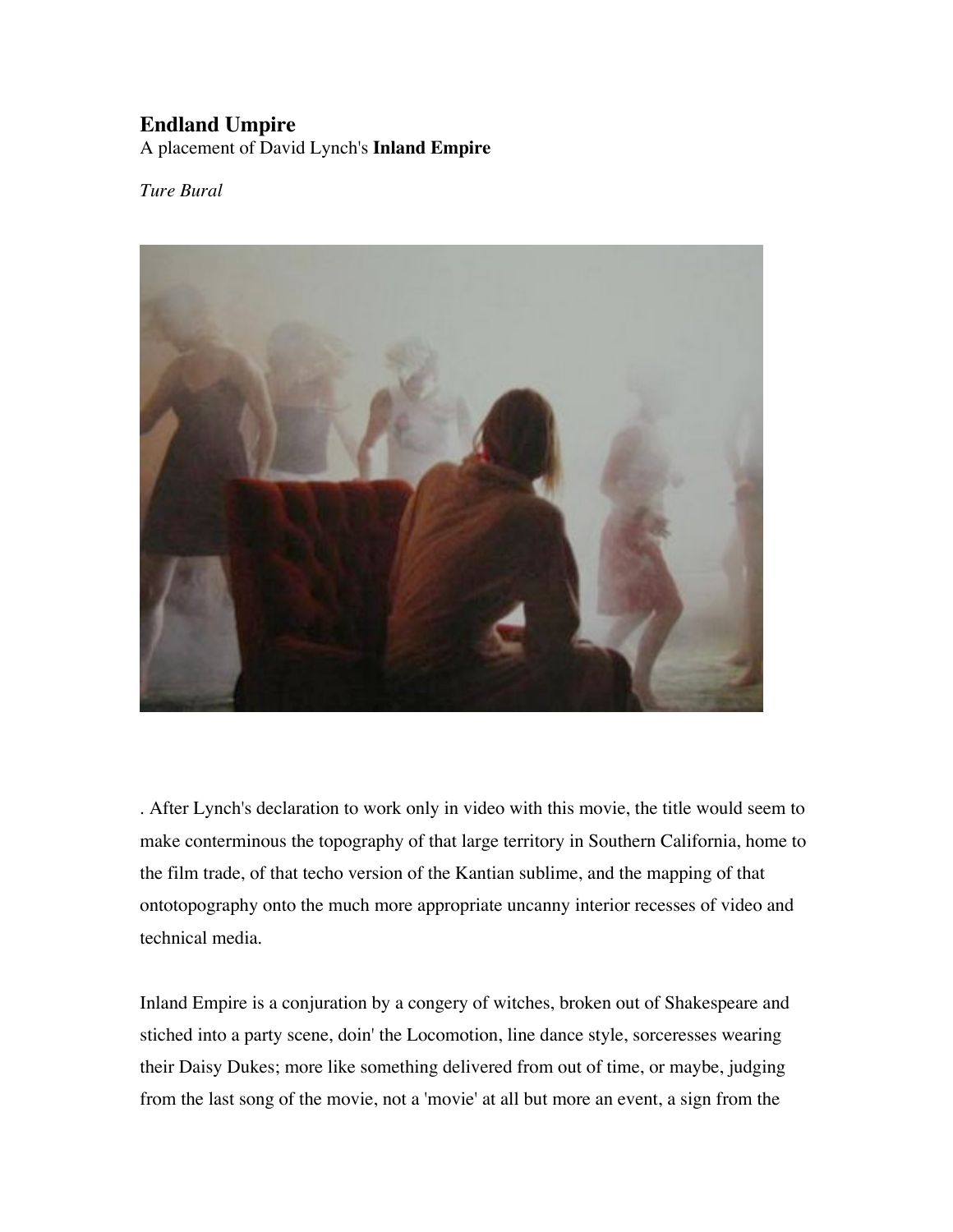End of Time, even, as in the Nina Simone song at the end, from Judgement Day: 'Sinner man, where you gonna run to/all on that Judgement Day?'

Wholly a thing of exits and entrances, an event of thresholds, of parallel realities which are constantly folding in (collapsing?) on themselves, of ghostly genealogies, of subjectivities which, ala Mobius Strip or Necker Cube, wind into and out of realities: Laura Dern's refrain throughout: "Where am I?'" and just as well: who am I? and: when is this? And: Is this about to happen or has it already happened?

It felt like the first really significant movie/event of a new Quantum Age of uncertainty, or superposition, of the Multiple Worlds Hypothesis, of the Observer Effect. In a way, the return of Signs taken For Wonder, of miraculation without the transcendent, of a coming world, always coming but more rapidly with every tick, with every incomprehensible mark hacked into the world by our systems of representation, our machines which stand at the thresholds beckoning to us...but of course it is only the Miracle of Judge Paul Screiber's Improvised Men, Hollow Men even, coming from the slackitude of the apparatus, inside the machine where the video particles live, (the movie was made all in video remember and then projected--but it will then subside from that Light and go back into the recesses of the DVD and the monitor and the uncanny electronic screen, far from the sublime projections of the time which has past [but which never lets go: another of the parallel realities])....no gods here but still and awe-ll, the whole apparatus of the gods left over and bequeathed to us, but all flattened out into endless births, deaths, and uncanny (but immanent) intimations of Signs from the Other Side(s) even as we tell ourselves there are no other sides, there is only the monstrous madness of now forever folding into itself, out of itself, also like some bizarre sea creature intent only on its own transformation, floating in a medium it can little understand, and still less control. The gesture of a mechanical wave of the hand hypnotizing us, all of us, weaving each of us into and out of each other as well as into and out of our futures and our pasts.

Yes, a frightening 'event' for me, maybe borne out of a stiff neck from physically working all day, overdose of painkiller maybe but: an ominous threshold this Lynch thing is, even